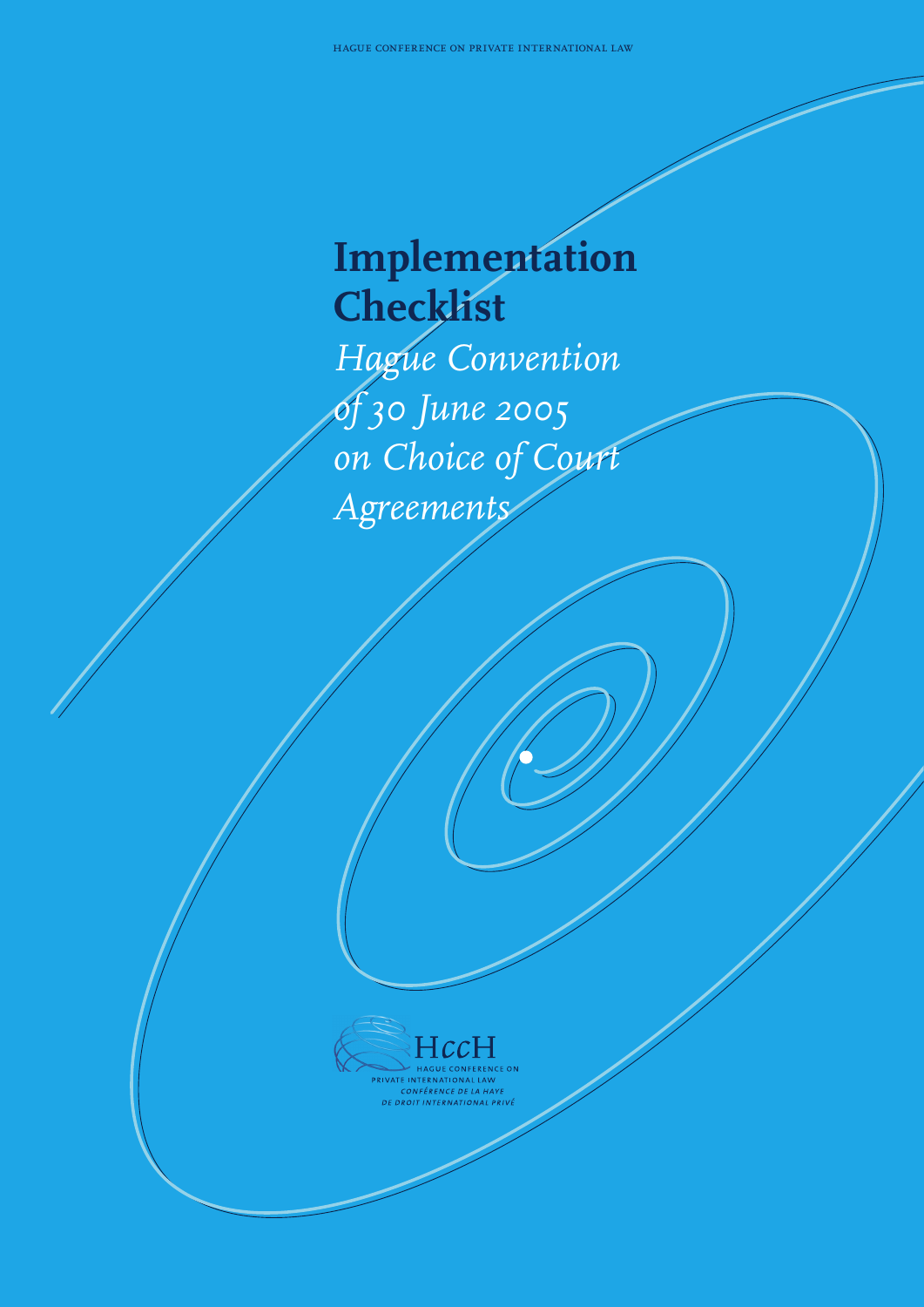### Table of contents

implementation checklist

*1* [Introduction](#page-2-0)

#### Checklist

- *2* [1 Preliminary steps](#page-3-0)
- *3* [2 Bringing the Convention into force within the internal legal system](#page-4-0)
- <sup>4</sup> [3 Becoming a Party signature / ratification or accession](#page-5-0)<br>
<sup>6</sup> 4 Territorial extension of the Convention
- *6* [4 Territorial extension of the Convention](#page-7-0)<br> *7* 5 Developing a timetable<br> *8* 6 Communication
- <sup>7</sup> Developing a timetable
- *8* [6 Communication](#page-9-0)
- *9* [7 Declarations](#page-10-0)
- *11* [8 Ongoing review processes](#page-12-0)
- *12* [Annex 1](#page-13-0)
- *15* [Annex 11](#page-16-0)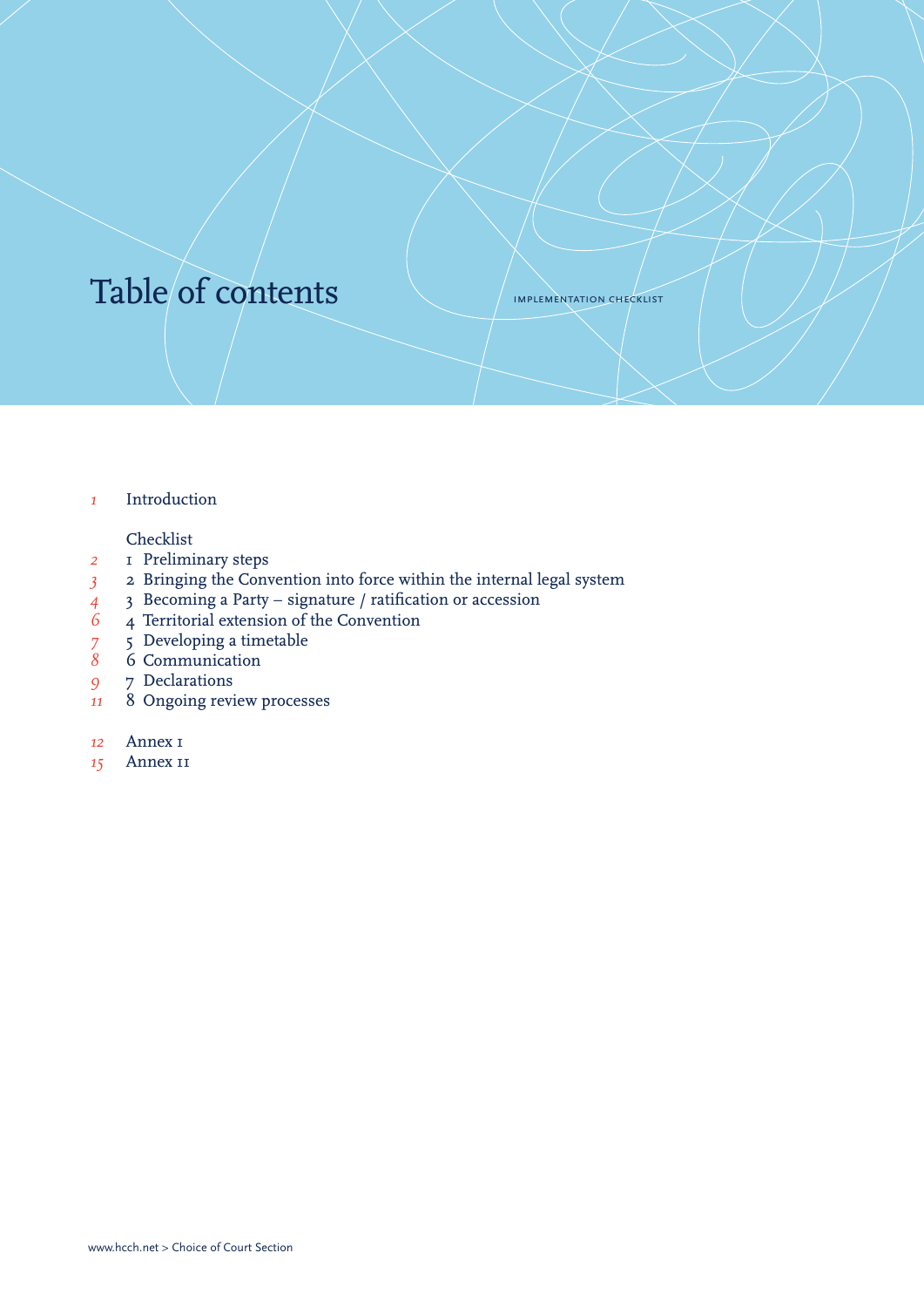### <span id="page-2-0"></span>Introduction

1

implementation checklist

This document is addressed to States that are interested in becoming a Party to the *Hague Convention of 30 June 2005 on Choice of Court Agreements* ('Convention').

The purpose of the Checklist is to highlight issues which may need to be considered by a State when implementing the Convention. Some of these issues are common to all Hague Conventions and may therefore be familiar to States that have already implemented other Hague Conventions. Furthermore, the Checklist does not seek to prescribe the method by which the Convention is implemented internally, as this will differ for each State that becomes a Party. The issues highlighted in this Checklist are not exhaustive and there will undoubtedly be other issues particular to each State that require consideration.

As the Convention is also open to Regional Economic Integration Organisations ('REIOs'), the Checklist may also be useful to REIOs that are interested in becoming a Party to the Convention. Specific information on the ratification or accession of REIOs is set out at **[Annex II](#page-16-0)**.

**For further information on the Convention, including the Explanatory Report and a current list of Contracting States, visit the 'Choice of Court Section' of the Hague Conference website < <www.hcch.net>>.**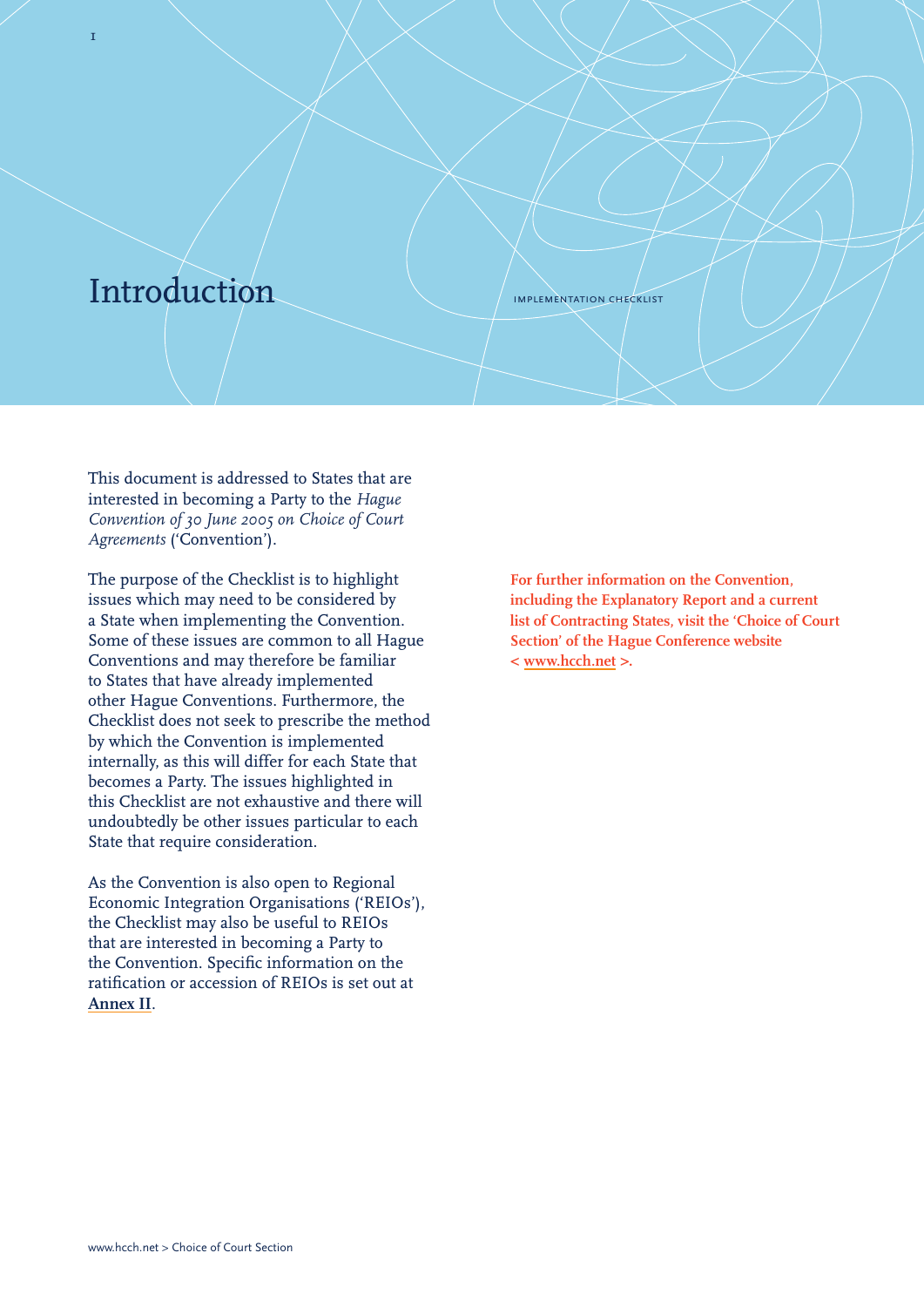2

### <span id="page-3-0"></span>Preliminary steps

implementation checklist

**Consult** with the Permanent Bureau of the **∏** Hague Conference on Private International Law and other Contracting States on implementation matters.

**The full text of the Convention and related materials are available on the Hague Conference website <** <www.hcch.net> **>.**

**Consult** with key stakeholders **∏**(*e.g*., government departments, courts, legal practitioners, and the business community) and other subject matter experts (such as professional and academic institutions) to:

- determine the method and implications of becoming a Party;
- identify the best methods of implementing the Convention; and
- develop a plan for the implementation and operation of the Convention.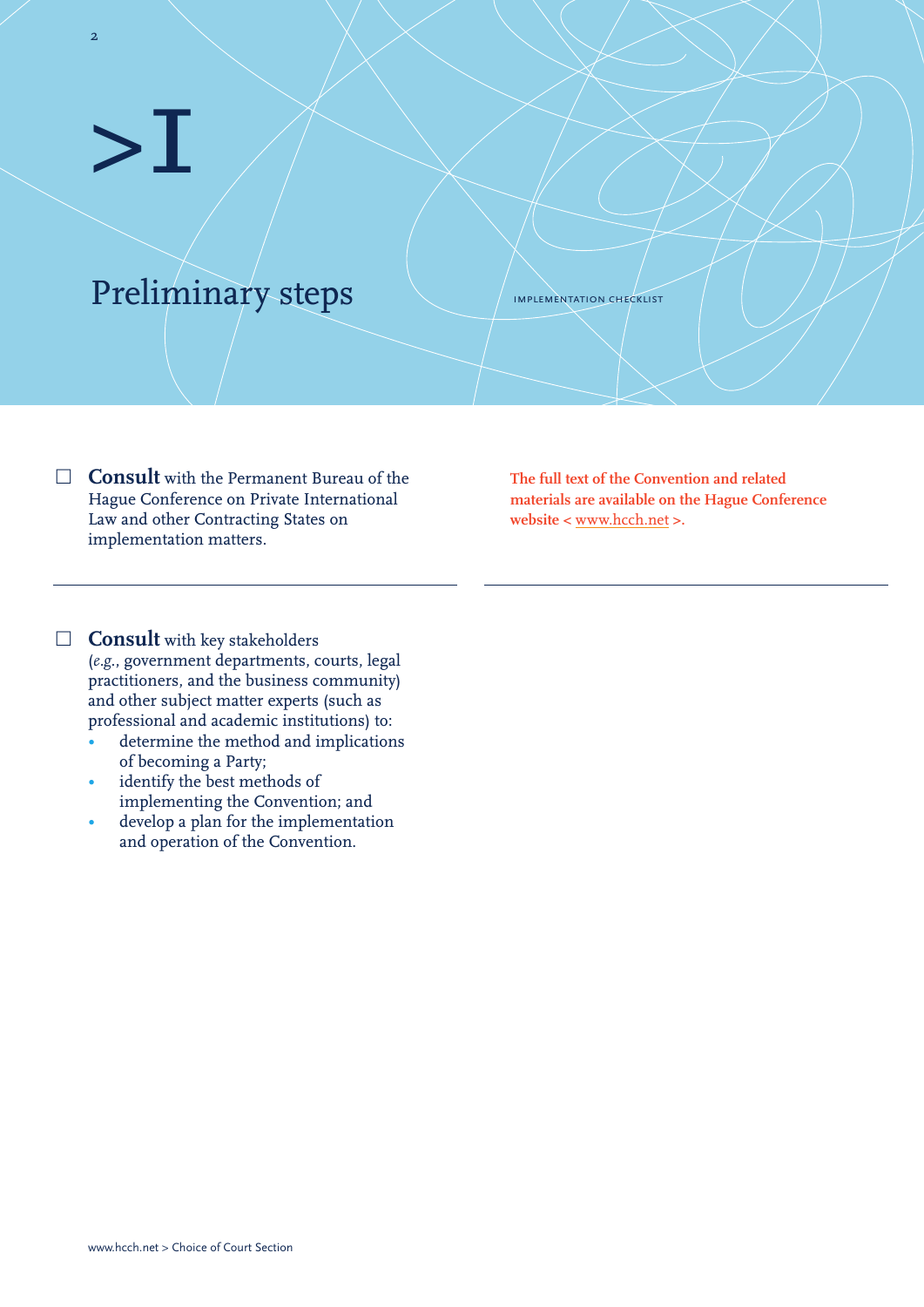3

<span id="page-4-0"></span>Bringing the Convention into force within the internal legal system

**Consider** how the Convention will be given **∏** force of law within the internal legal order of the State.

**For some States, the Convention will automatically become part of internal law once it enters into force.** 

implementation checklist

**For other States, the Convention will need to be incorporated into internal law by legislative act. A list of key provisions that may require specific legislative enactment is set out in [Annex 1](#page-13-0)**.

**Regardless of how the Convention is given force of law, some implementing measures will be needed to assist the effective implementation and operation of the Convention within the internal legal system (for example, procedural rules). In particular, the State may consider adopting the form recommended by the Hague Conference for parties to use in seeking recognition, or applying for enforcement, of judgments given by the chosen court. This form is available on the 'Choice of Court Section' of the Hague Conference website < www.hcch.net >.**

**Review** internal laws and practices to ensure **∏** that existing provisions are not inconsistent with the Convention or otherwise create obstacles for the effective implementation and operation of the Convention.

**Although this issue might not be so imperative for States in which treaties override inconsistent internal law, existing provisions may still need to be amended or repealed.**

**A State may wish to examine existing legislation, case law and / or court practices in relation to choice of court agreements to determine whether any additional measures should be taken to ensure practices that conform to the Convention.**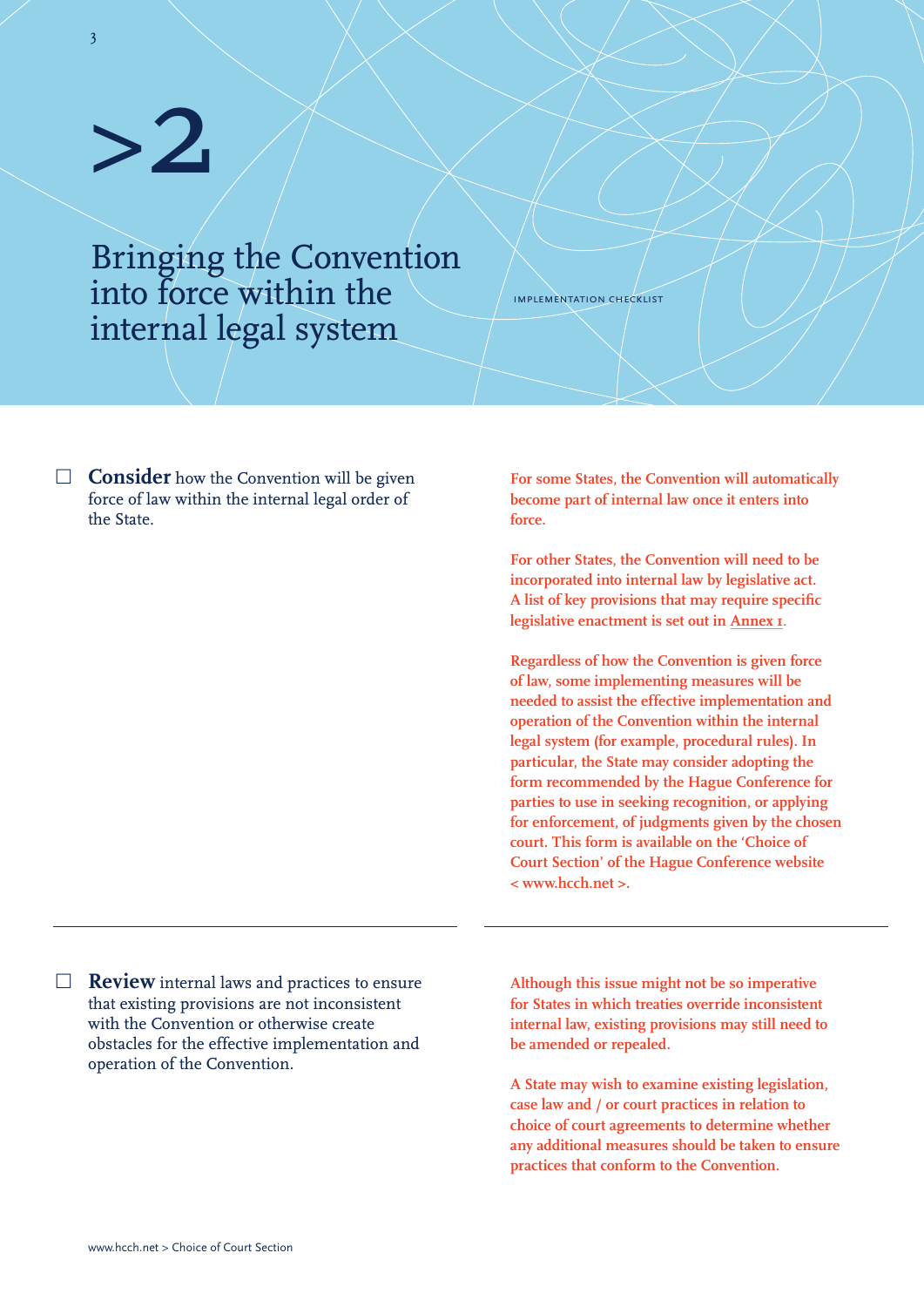4

<span id="page-5-0"></span>Becoming a Party – signature / ratification or accession

implementation checklist

**Determine** the method for becoming **∏ Article 27 provides that a State may become a**  a Party.

**Party to the Convention by** *either* **of the following methods:**

- **• signature followed by ratification by signing the Convention, a State expresses, in principle, its intention to become a Party to the Convention. The State will then need to** *ratify* **the Convention for it to enter into force;**
- **• accession.**

**The legal effect of each of these methods is the same:** *i.e.***, the State expressing its consent to be bound by the Convention.**

**Unlike certain other Hague Conventions,** *each* **of these methods of becoming a Party is available to**  *all* **States, whether or not they were a Member of the Hague Conference when the Convention was concluded. Additionally, a State that accedes to the Convention is on an** *equal footing* **to those that sign and ratify it, insofar as the entry into force of the Convention for the State is not subject to the agreement of other Contracting States.**

**Each State is free to decide which method it will employ to become a Party. For example, Mexico became the first Contracting State to the Convention by accession.**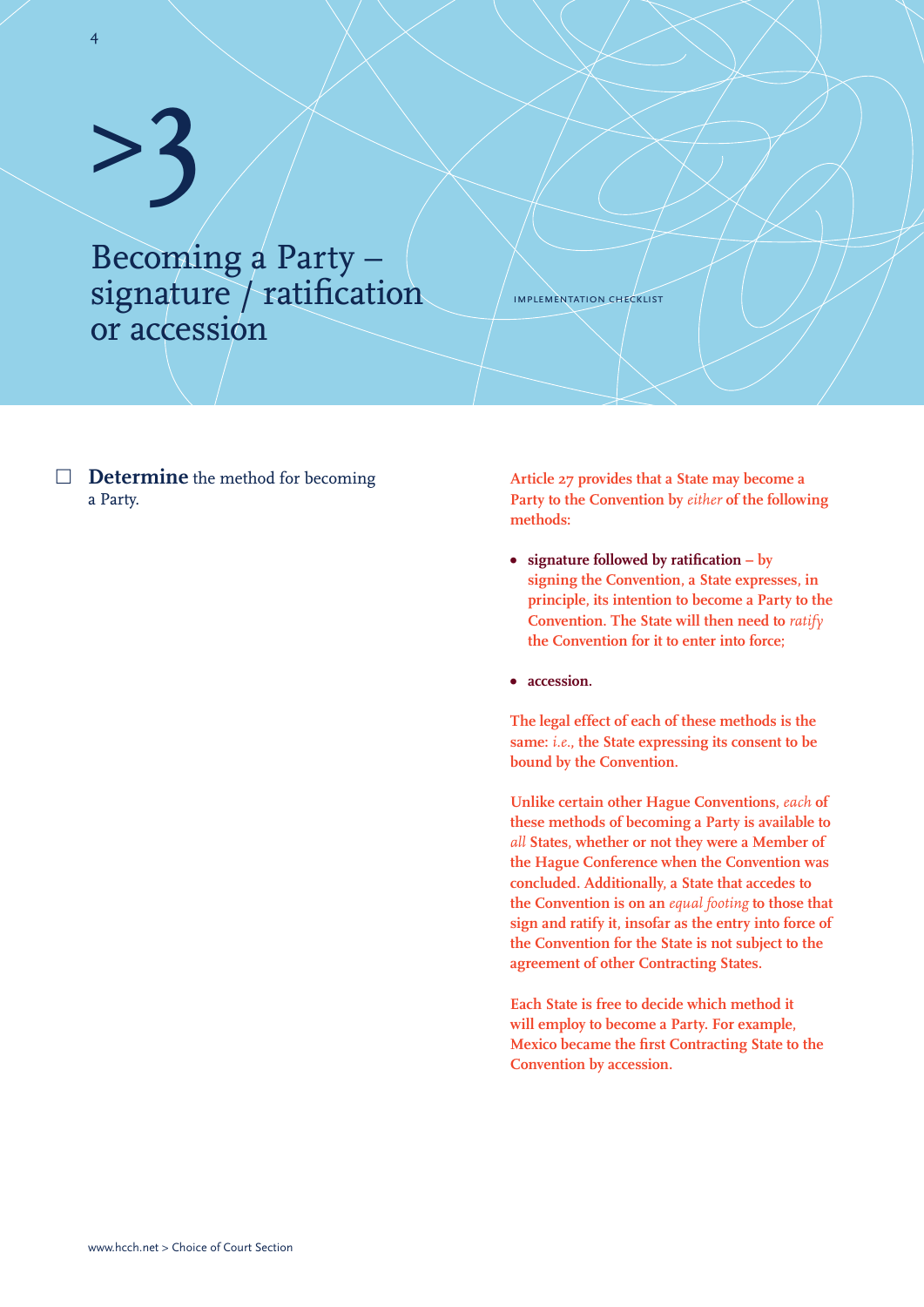## >3*cont.*

#### Becoming a Party – signature / ratification or accession

implementation checklist

**∏ Take** the required steps to become a Party. **For States wishing to become a Party by signature** 

### **followed by ratification:**

- **• the signature will need to be arranged with the Treaties Division of the Ministry of Foreign Affairs of the Netherlands (the depositary of the Convention), which is generally done through the State's local diplomatic representation; and**
- **• the instrument of ratification must be deposited with the depositary.**

**For States wishing to become a Party by accession, the instrument of accession must be deposited with the depositary.**

**The contact details for the Treaties Division are as follows:** 

#### **Treaties Division, Ministry of Foreign Affairs** *Office address:* **DJZ/VE, Bezuidenhoutseweg 67 2594 AC The Hague The Netherlands** *Postal address:* **PO Box 20061 2500 EB The Hague The Netherlands** *Telephone:* **+31 70 348 49 22** *E-mail:* **djz-ve@minbuza.nl** *Website:* **www.minbuza.nl/treaties**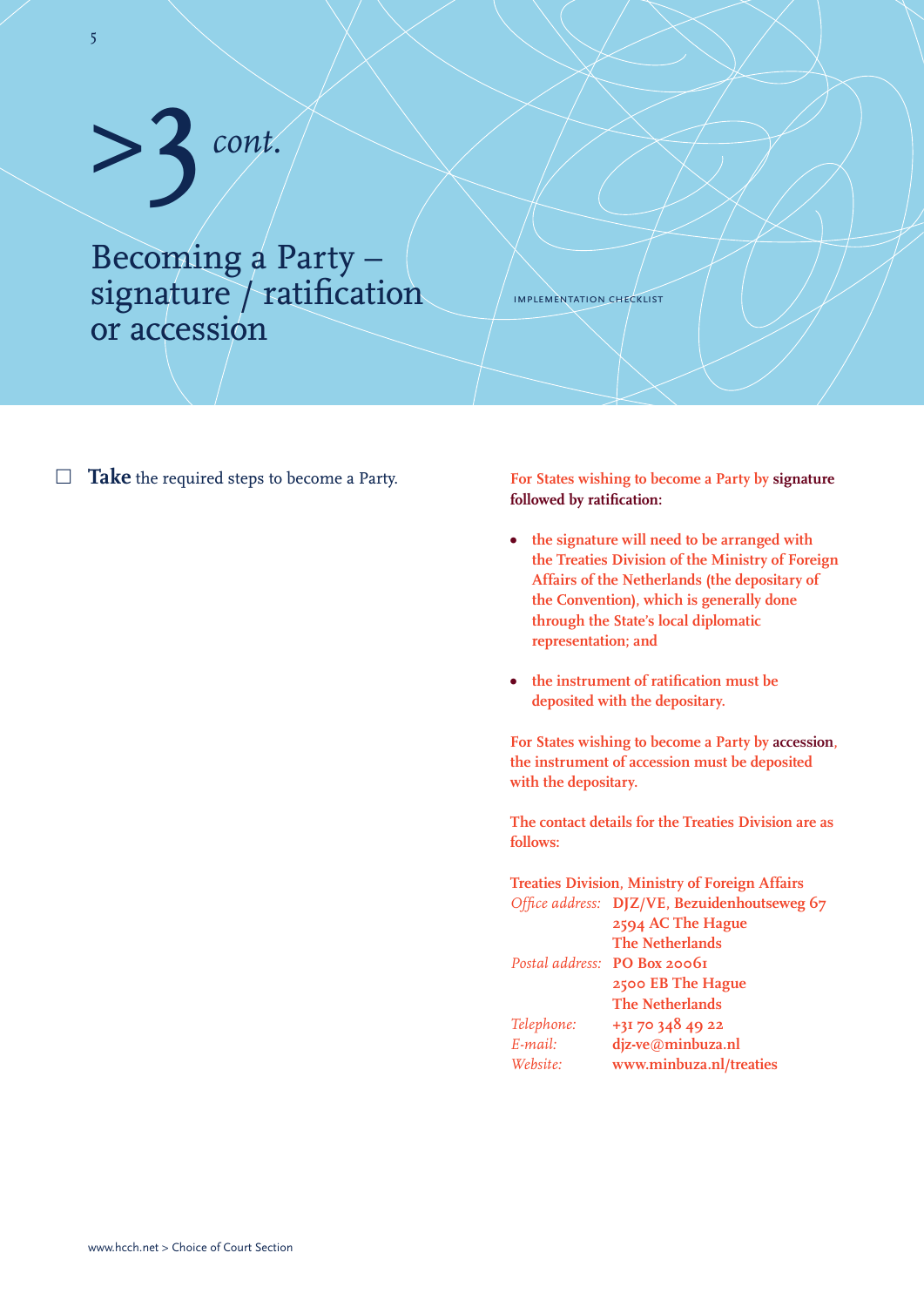#### <span id="page-7-0"></span>Territorial extension of the Convention

implementation checklist

*This section is only relevant to States that have two or more territorial units in which different systems of law apply (*e.g.*, federal States, States with overseas territories and / or autonomous regions).*

**Ascertain** the competence of any territorial **∏** units in which different systems of law apply over matters governed by the Convention.

**Determine** whether to make a declaration **∏** concerning the territorial extension of the Convention.

**Article 28 allows a State to declare that the Convention extends to all its territorial units or only to one or more of them. If no such declaration is made, the Convention applies to all territorial units of the State.**

**Notify** the depositary of any declaration made. **∏**

**The declaration may be made upon signature, ratification or accession (as the case may be). The declaration may be modified by submitting another declaration.**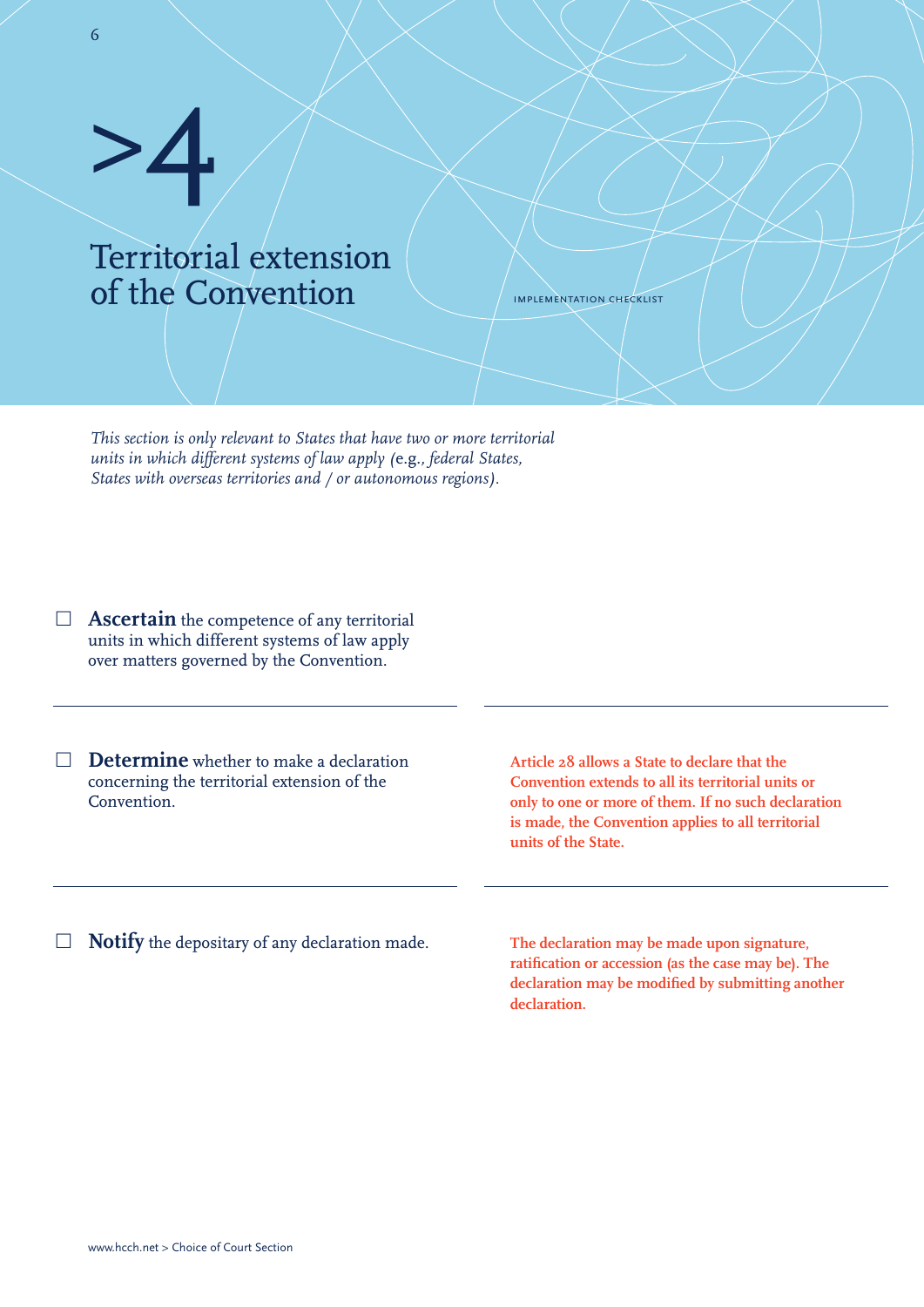<span id="page-8-0"></span>Developing a timetable

implementation checklist

**∏ Determine** the date on which the Convention will enter into force for the relevant State ('EIF date').

**The Convention enters into force following the second instrument of ratification or accession.** 

- **• For the** *first two Contracting States***, the Convention enters into force on the first day of the month following the expiration of three months after the deposit of the second instrument of ratification or accession, as the case may be (Art. 31(1)).**
- **• For** *each subsequent Contracting State***, the Convention enters into force on the first day of the month following the expiration of three months after the deposit of that State's instrument of ratification or accession, as the case may be (Art. 31(2)).**

**∏ Ensure** that by the EIF date:

- appropriate implementing measures are put in place, or enacted and in force; and
- no existing internal law or practice creates an obstacle for the effective implementation and operation of the Convention (see [section 2](#page-4-0)).

**∏ Factor in** timing for communication with relevant stakeholders regarding the Convention entering into force (see [section 6](#page-9-0)).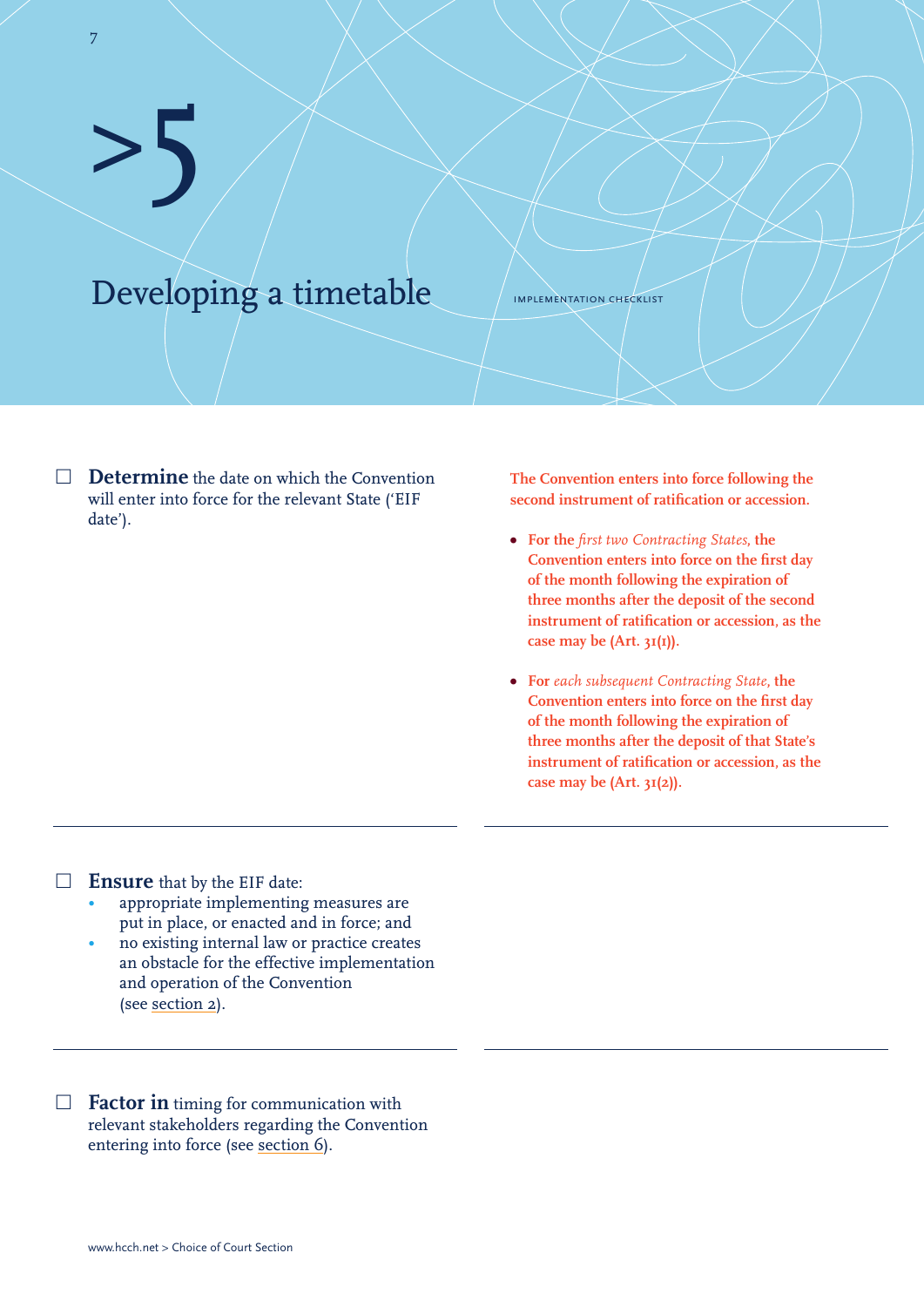### <span id="page-9-0"></span>Communication

>6

implementation checklist

- **∏ Make certain** that all key stakeholders (including those listed in [section 1](#page-3-0)) are informed sufficiently in advance of:
	- the EIF date:
	- any resulting changes to relevant internal laws and practices; and
	- in the case of government departments and courts, any resulting changes to their respective roles under the Convention.

**Information may include publication and distribution of written material, reference to online resources, and the organisation or promotion of seminars. It might be convenient to disseminate information through local chambers of commerce as well as the local branches of international organisations such as the International Bar Association and the International Chamber of Commerce.** 

**∏ Ensure** that adequate training is provided to individuals involved in the domestic application of the Convention (*e.g.*, judges, court officials, and legal practitioners).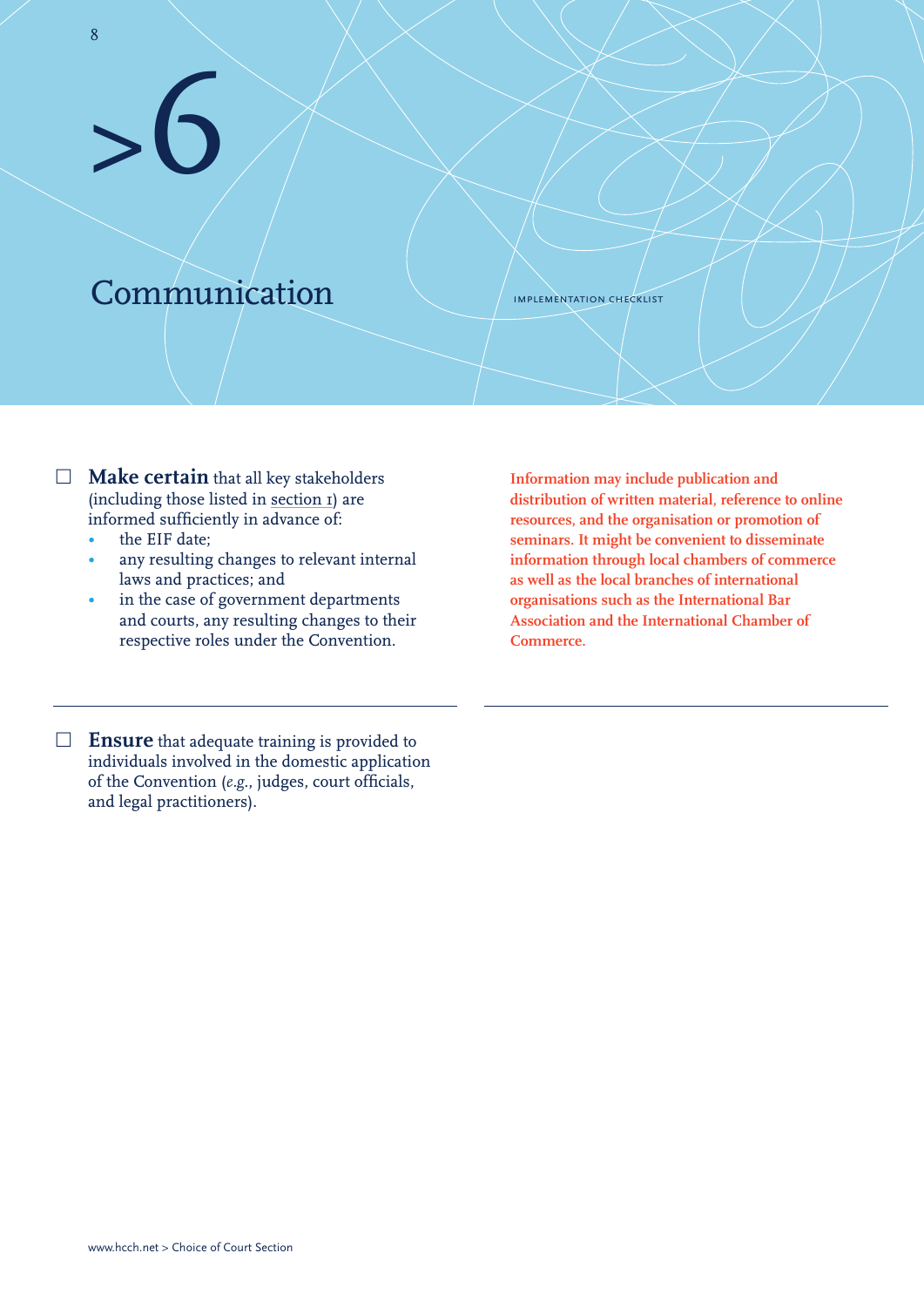### <span id="page-10-0"></span>Declarations

>7

implementation checklist

**∏ The Convention provides that a State may make any Consider** the need to make any of the optional declarations provided for under the Convention.

**of the following optional declarations:**

- **• Article 19 declaration limiting jurisdiction where a case is wholly** *foreign* **to the State concerned – this declaration gives the courts of the State discretion to refuse to determine disputes to which an exclusive choice of court agreement applies if, except for the location of the chosen court, there is no connection between that State and the parties or the dispute.**
- **• Article 20 declaration limiting recognition and enforcement of foreign judgments where a case is wholly** *domestic* **to the State concerned – this declaration gives the courts of the State discretion to refuse to recognise or enforce a judgment given by a court of another Contracting State if the parties were resident in the State, and the relationship of the parties and all other elements relevant to the dispute, other than the location of the chosen court, were connected only with that State.**
- **• Article 21 declaration with respect to specific matters – this declaration allows the State to exclude specific matters from the application of the Convention where it has a strong interest in doing so. This effectively extends the matters already excluded from the scope under Article 2(2). Any such declaration should be made only in respect of discrete areas of law of the kind mentioned in Article 2(2). In addition, the declaration cannot use any criterion other than subject matter (for instance, 'contracts of marine insurance' is possible, but not 'contracts of marine insurance where the chosen court is situated in another State').**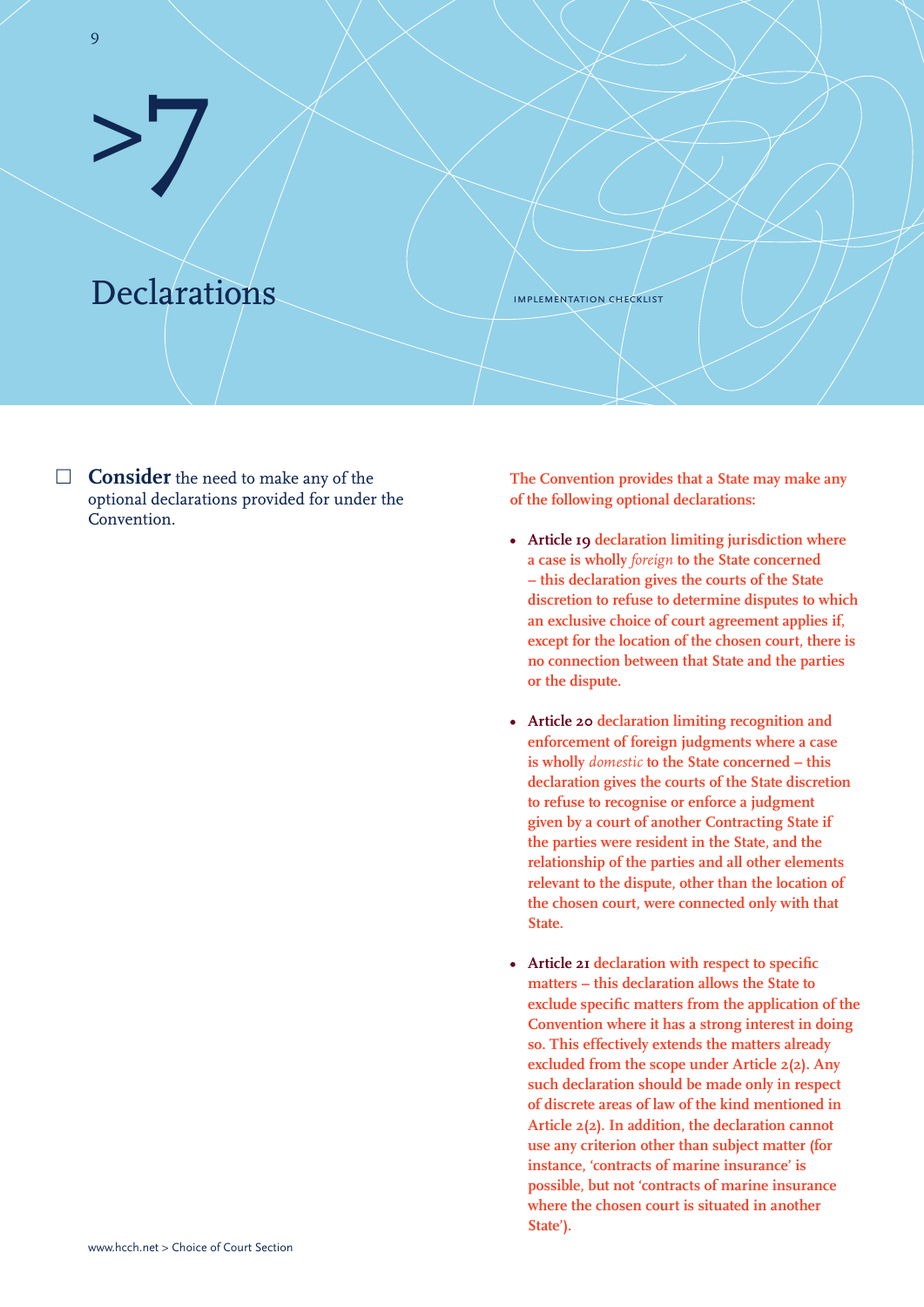

>7 *cont.*

implementation checklist

- **• Article 22 declaration on non-exclusive choice of court agreements – this declaration allows the State to extend the scope of the Convention, in particular the provisions on recognition and enforcement of judgments, to** *non-exclusive* **choice of court agreements.**
- **• Article 26(5) declaration on priority of treaties in relation to a specific matter – this declaration allows the State to give priority to a treaty which, in relation to a specific matter, governs the same issues as the Convention.**
- **∏ Notify** the depositary of any declaration made.

**Declarations may be made upon signature, ratification or accession (as the case may be) or at any time thereafter. Declarations may be modified or withdrawn at any time by notification to the depositary.**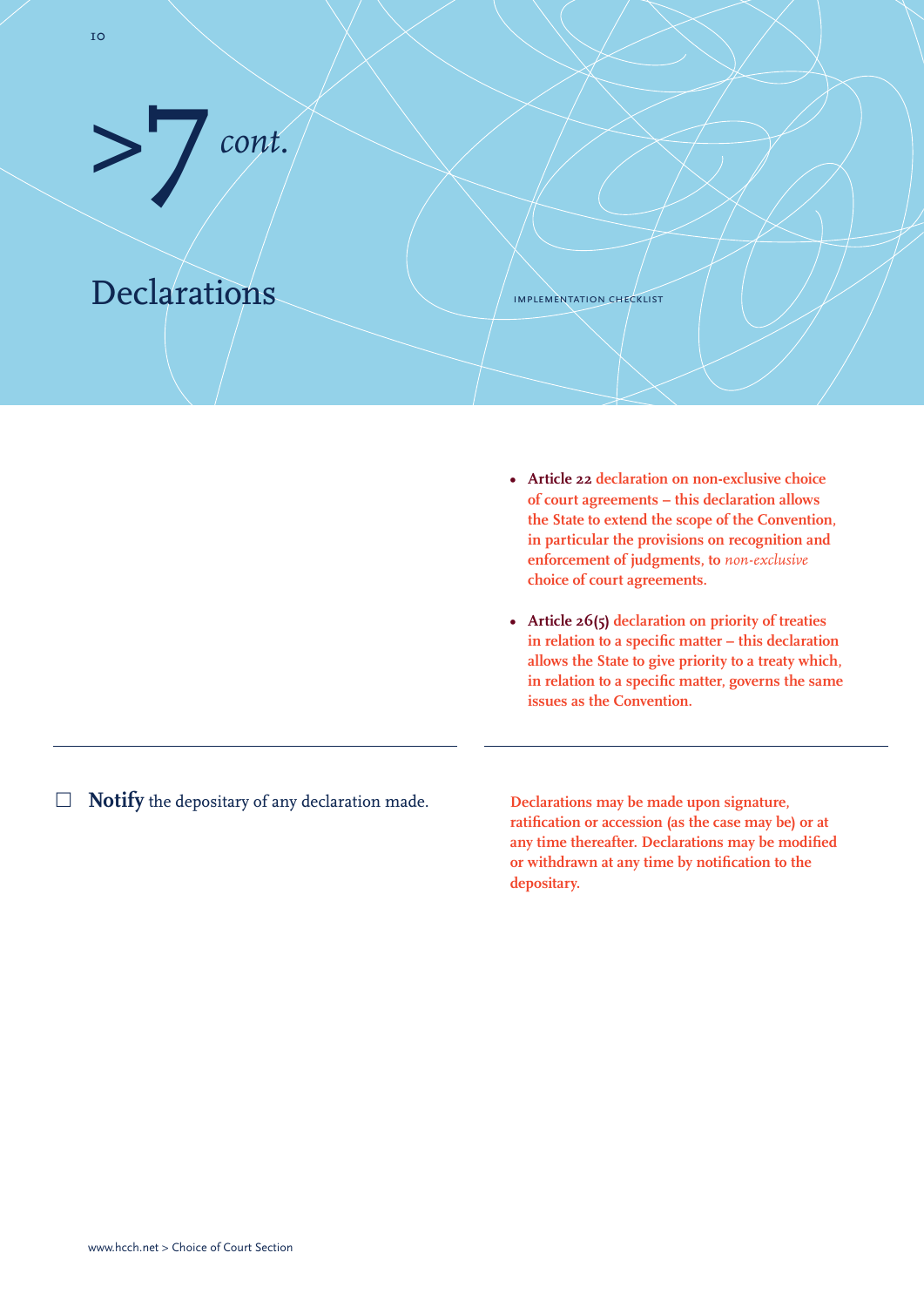### <span id="page-12-0"></span>Ongoing review processes

implementation checklist

**∏ Ongoing monitoring and evaluation assists in Develop** and **implement** mechanisms to monitor and evaluate the application and functioning of the Convention.

**identifying and responding to any implementation issues that may arise.** 

**At the domestic level, this may include continuing dialogue and consultation with individuals and entities involved in the domestic application of the Convention (***e.g.***, judges, court officials, and legal practitioners).**

**At the international level, Article 24 of the Convention provides for the Secretary General of the Hague Conference to make arrangements for the regular review of the operation of the Convention, which will primarily take the form of meetings of Contracting States and other interested States.**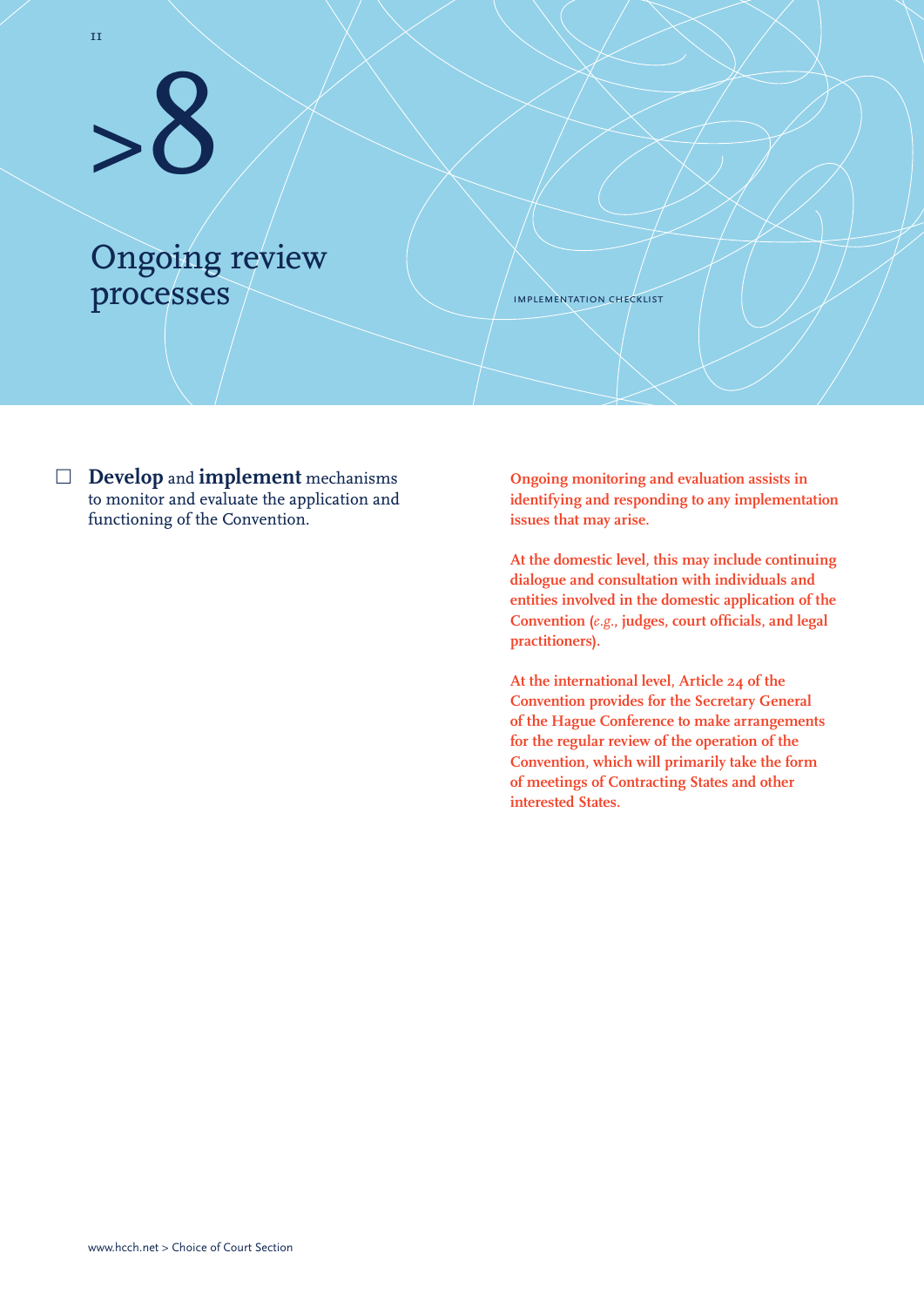### <span id="page-13-0"></span>> Annex 1

Key provisions that may require specific legislative enactment

implementation checklist

The table below sets out a list of key provisions that may require specific legislative enactment into internal law. As acknowledged at [section 2](#page-4-0) of the Checklist, not all States require a legislative act to incorporate the Convention into internal law.

In drafting any implementing legislation, the following issues should be considered:

- the relationship with any existing internal laws that govern choice of court in consumer and employment contracting which are excluded from the scope of the Convention (including whether the definitions of 'consumer' and 'employment' under Art. 2(1) of the Convention are compatible with those existing at internal law);
- the relationship with any existing internal laws that govern other matters which are excluded from the scope of the Convention (either pursuant to Art. 2 or to an Art. 21 declaration);
- whether the temporal scope of the legislation coincides with the transitional application of the Convention as provided under Article 16;
- the requirement for the provisions of the Convention to be interpreted with regard to the international character of the Convention and the need to promote uniformity in its application (as provided under Art. 23); and
- the relationship between the Convention and other international instruments in force to which the State is a Party (as provided under Art. 26).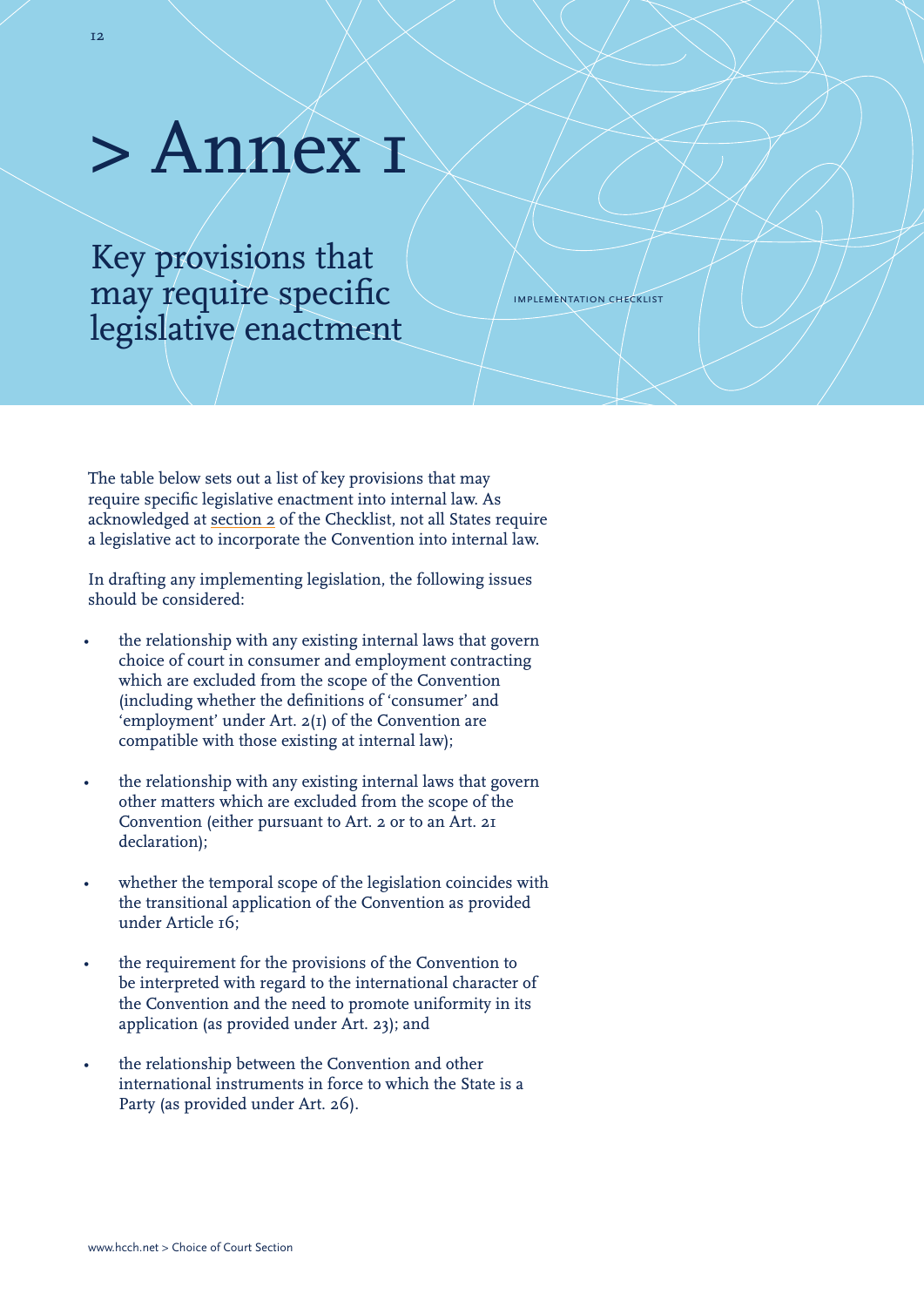### > Annex 1*cont.*

Key provisions that may require specific legislative enactment

implementation checklist

| Article                                                     | <b>Disposition</b>                                                                                                                                                                                                                                                                                                                                                                                                               | Question                                                                                                                                                                                                                                                                                                                                                                                                                                                                               |
|-------------------------------------------------------------|----------------------------------------------------------------------------------------------------------------------------------------------------------------------------------------------------------------------------------------------------------------------------------------------------------------------------------------------------------------------------------------------------------------------------------|----------------------------------------------------------------------------------------------------------------------------------------------------------------------------------------------------------------------------------------------------------------------------------------------------------------------------------------------------------------------------------------------------------------------------------------------------------------------------------------|
| Article 3<br><b>Exclusive choice of court</b><br>agreements | Meaning of 'exclusive choice of court<br>agreement' for the purposes of the<br>Convention.                                                                                                                                                                                                                                                                                                                                       | The existing definition of 'exclusive choice of<br>court agreement' under internal law may not<br>be consistent with that provided under the<br>Convention.<br>In particular, the Convention:<br>• deems a choice of court agreement designating<br>one or more specific courts of one Contracting<br>State to be exclusive unless the parties have<br>expressly provided otherwise; and<br>• allows a choice of court agreement to be<br>concluded or documented by electronic means. |
| Article 4<br>Other definitions                              | Meaning of:<br>• 'judgment'; and<br>• resident' (for an entity or person<br>other than a natural person).                                                                                                                                                                                                                                                                                                                        | In some States, the factors listed in Article 4 $a$ )<br>to d) might not be recognised as determining<br>residence.                                                                                                                                                                                                                                                                                                                                                                    |
| Article <sub>5</sub><br>Jurisdiction of the<br>chosen court | Obligation of a chosen court to hear<br>the case unless the relevant choice of<br>court agreement is null and void under<br>the law of that State.<br>However, if the State makes an<br>Article 19 declaration (see section 7 of<br>the Checklist), the court may refuse<br>to determine the dispute if, except for<br>the location of the court, there is no<br>connection between the State and the<br>parties or the dispute. | In some States, this may require modification<br>to existing laws giving courts discretion to<br>decline jurisdiction on the grounds of forum non<br>conveniens or lis pendens.<br>Other implementing measures may be required<br>to facilitate a case being brought before the<br>chosen court (e.g., procedural rules, court forms).                                                                                                                                                 |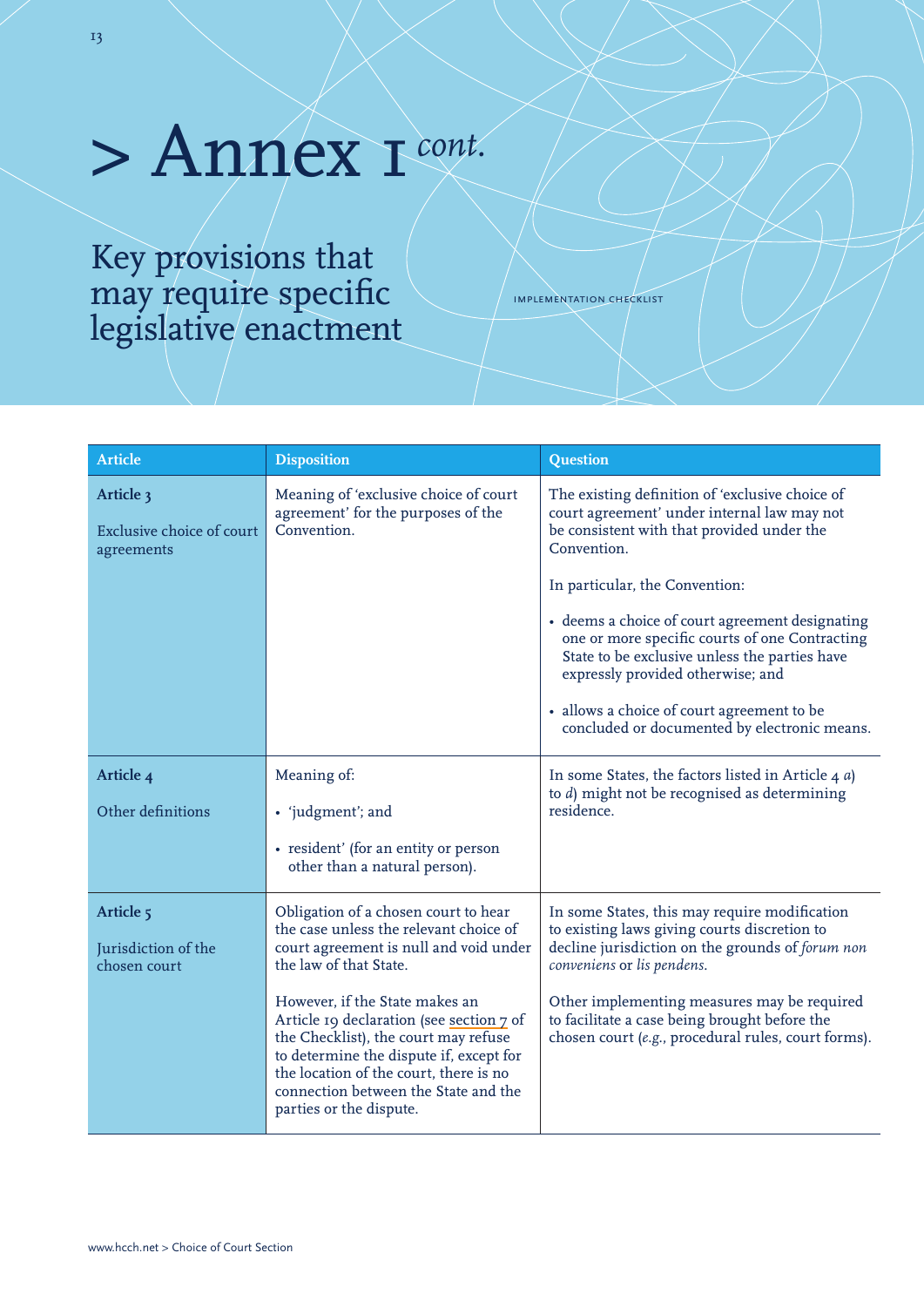### > Annex 1*cont.*

Key provisions that may require specific legislative enactment

implementation checklist

| <b>Article</b>                                           | <b>Disposition</b>                                                                                                                                                                                                                                                                            | <b>Question</b>                                                                                                                                                                                                                                                                                                                                |
|----------------------------------------------------------|-----------------------------------------------------------------------------------------------------------------------------------------------------------------------------------------------------------------------------------------------------------------------------------------------|------------------------------------------------------------------------------------------------------------------------------------------------------------------------------------------------------------------------------------------------------------------------------------------------------------------------------------------------|
| <b>Article 6</b><br>Obligations of a court<br>not chosen | Obligation of a court not chosen to<br>suspend or dismiss proceedings to<br>which the agreement applies.<br>However, this obligation is subject to<br>the exceptions listed in Article 6 $a$ ) to $e$ ).                                                                                      | In some States, this may require modification to<br>existing laws giving courts exclusive jurisdiction<br>over matters covered by the Convention, or<br>discretion to hear the case (e.g., where the chosen<br>court is considered not to be the appropriate<br>forum).                                                                        |
| <b>Article 8</b><br>Recognition and<br>enforcement       | Obligation to recognise and enforce a<br>judgment given by a chosen court.<br>However, recognition or enforcement<br>may be refused:<br>• on the grounds listed in Articles 9<br>to $II$ ; and / or<br>• if the State makes an Article 20<br>declaration (see section 7 of the<br>Checklist). | Are internal laws consistent with provisions on<br>recognition and enforcement?<br>Other implementing measures may be required<br>to facilitate recognition and enforcement<br>proceedings (e.g., procedural rules for the<br>production of documents listed in Art. 13 or<br>registration of foreign judgments, if required in<br>the State). |